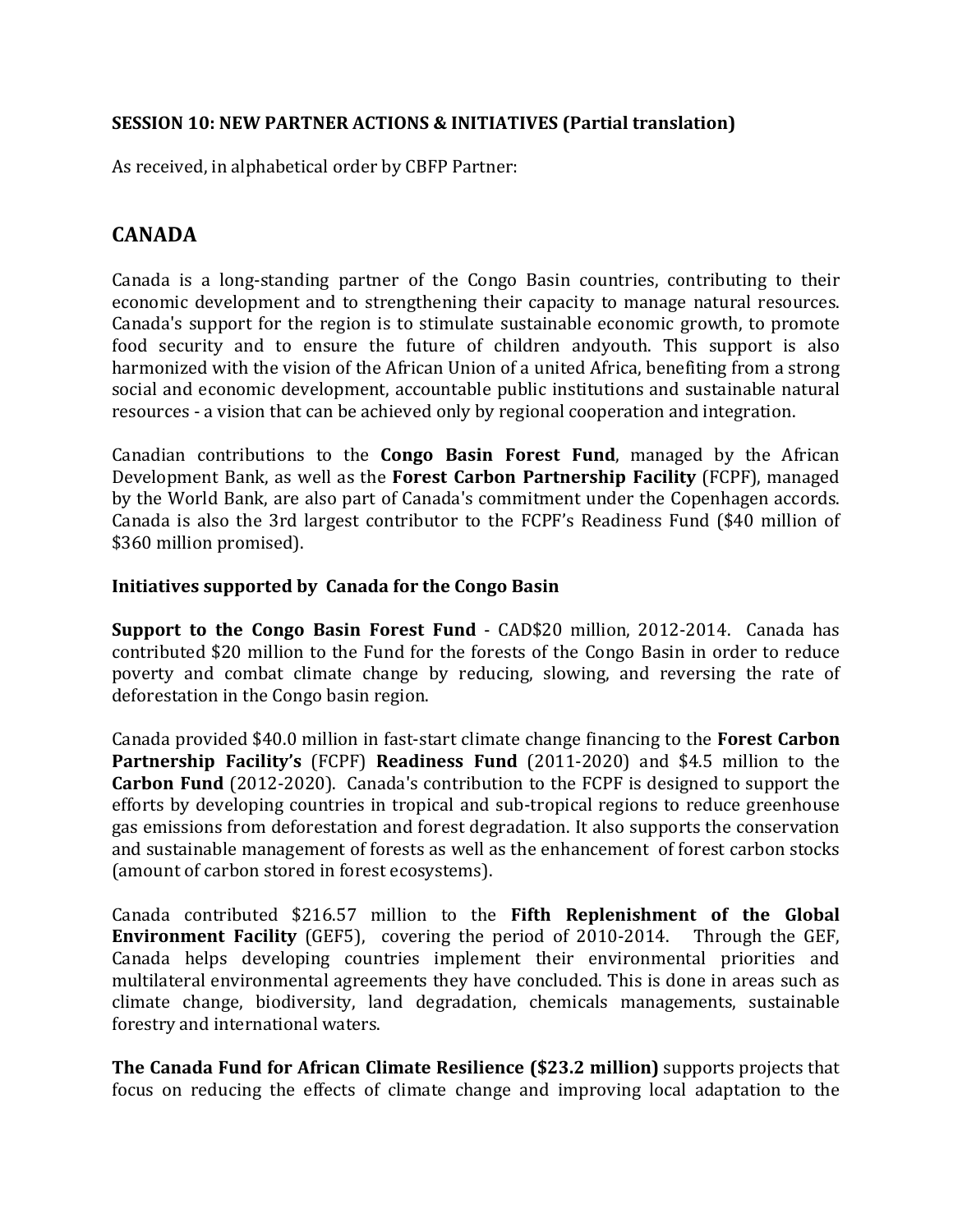impacts of weather-related challenges in Africa, specifically in the areas of food security and economic growth. The Fund is part of Canada's commitment to the Copenhagen Accord under Canada's fast-start climate financing.

Following a call for proposals launched in 2012, Canada is partnering with the following nine organizations to implement  $10$  projects in  $8$  African countries :

- Adventist Development and Relief Agency- Rwanda
- Association des coopératives du Canada Éthiopie
- Cégep de la Gaspésie et des Îles- Sénégal
- CHF Éthiopie et Ghana
- Société canadienne pour nourrir les enfants Ghana
- Union des producteurs agricoles Développement international Burkina Faso
- Université de Guelph Campus d'Alfred République démocratique du Congo
- Vision Mondiale Canada Tanzanie
- Institut national pour le développement durable Burundi, Cameroun, République centrafricaine, Tchad, Congo, République démocratique du Congo, Gabon, Guinée, Rwanda, Sao Tomé-et-Principe

The **B-ADAPT Project** in Cameroon (\$2,720,229) with CUSO International and the African Model Forest Network seeks to increase the access to sufficient, nutritious and safe food and economic well-being of 2,000 women and men producers in the Model Forests of Campo-Ma'an (Southern region of Cameroon) and of Dja & Mpomo (Eastern region of Cameroon), while improving their capacities to become more resilient to climate change. The project aims to implement a system for technical support, provide services and create profitable commercial businesses that are self-maintained, resilient and communitymanaged. Targeted beneficiaries are agricultural producers in rural areas, especially women, youth and aboriginal communities, who form the basis of the region's agricultural food system.

#### **The African Network of Model Forests - \$15 million**

From 2009-2014 Canada has supported the creation and development of the African Model Forests Network (RAFM), under the framework of a \$15 million program dedicated to francophone Africa. The model forests are platforms of coordination and action, anchored inlarge landscapes, encouraging multi-stakeholder collaboration in support of sustainable forest management. This initiative has led to the strengthening of two pre-existing model forests in Cameroon as well as the development of five model forests in DRC, Congo and Rwanda. The Cameroonian model forests have benefited from project funding of the Canada Fund for African Climate Resilience, which has given rise to interventions to improve agricultural productivity of forest communities. The Lake Tumba Model Forest in Équateur, DRC, is one of the landscapes which is benefiting from the COBAM project being implemented by CIFOR with the financial support of PACEBCO.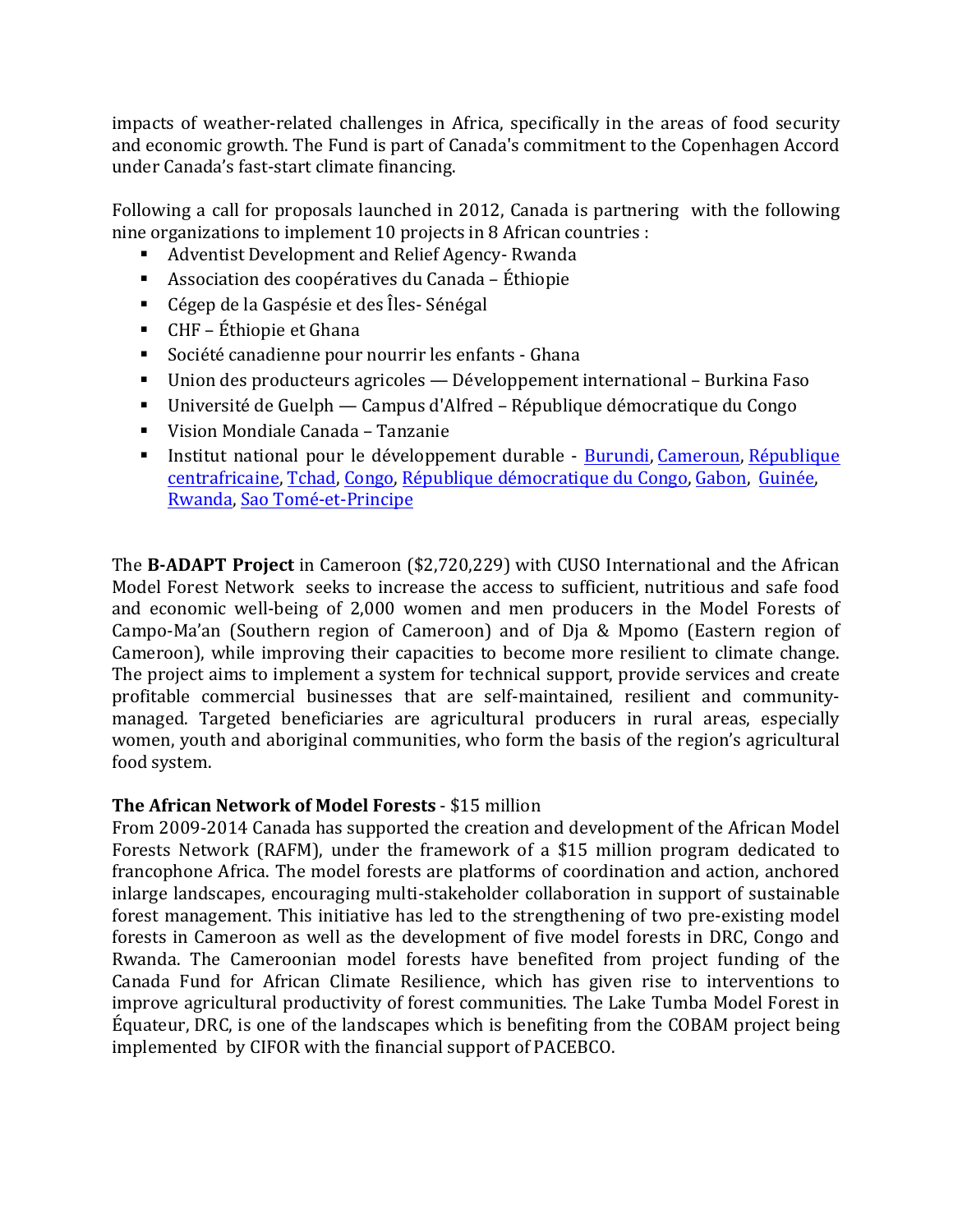# **CONSERVATION INTL (CI)**

1) Work with partners in the region to get more countries to sign on to the Gaborone Declaration for Sustainability in Africa (http://www.gaboronedeclaration.com/), a green development alliance that CI has been supporting.

2) Assist in connecting universities in the consortium to those in the DRC with programs that focus on environmental training.

3) Explore the possibility of CI helping to host educational / technical exchanges/visits by people in the Maiko-Tayna-Kahuzi-Biega (MKTB) Landscape (e.g., visit by Burundian park and/or tourism officials to see the management and tourism potential of Kahuzi-Biega National Park). CI interventions in MKTB are supported by CARPE III, Central Africa Ecosystems Conservation Project (CAFEC) project.

### **EUROPEAN UNION**

#### *Contribution de l'Union Européenne à la session 10 de l'agenda de la RDP*

L'Union Européenne est un partenaire de longue date des pays du bassin du Congo pour les questions de forêts et d'environnement. Les premiers programmes de conservation ont été établis à la fin des années quatre-vingt au Tchad, au Zaïre et en République Centrafricaine.

Actuellement, cet appui se mobilise au travers du Fonds Européen de Développement – FED – et du budget de la commission (Programme Thématique Environnement et Ressources Naturelles ENRTP) et se traduit selon plusieurs axes: (i) conservation de la biodiversité, (ii) gouvernance et légalité forestières, (iii) atténuation et adaptation au changement climatique, (iv) renforcement des capacités, (v) systèmes d'information forestière et de biodiversité.

Des évolutions importantes peuvent influencer les actions de l'Union Européenne pour 2014-2020.

- Une procédure de revue du Plan d'action FLEGT est en cours.
- Une approche stratégique panafricaine de conservation de la nature donnera un cadre cohérent et concerté aux actions pour les 10 prochaines années.
- La COP de la convention cadre sur le Climat à Paris en 2015 mobilise tous les services de l'UE pour obtenir des résultats ambitieux de réduction des émissions de gaz à effet de serre.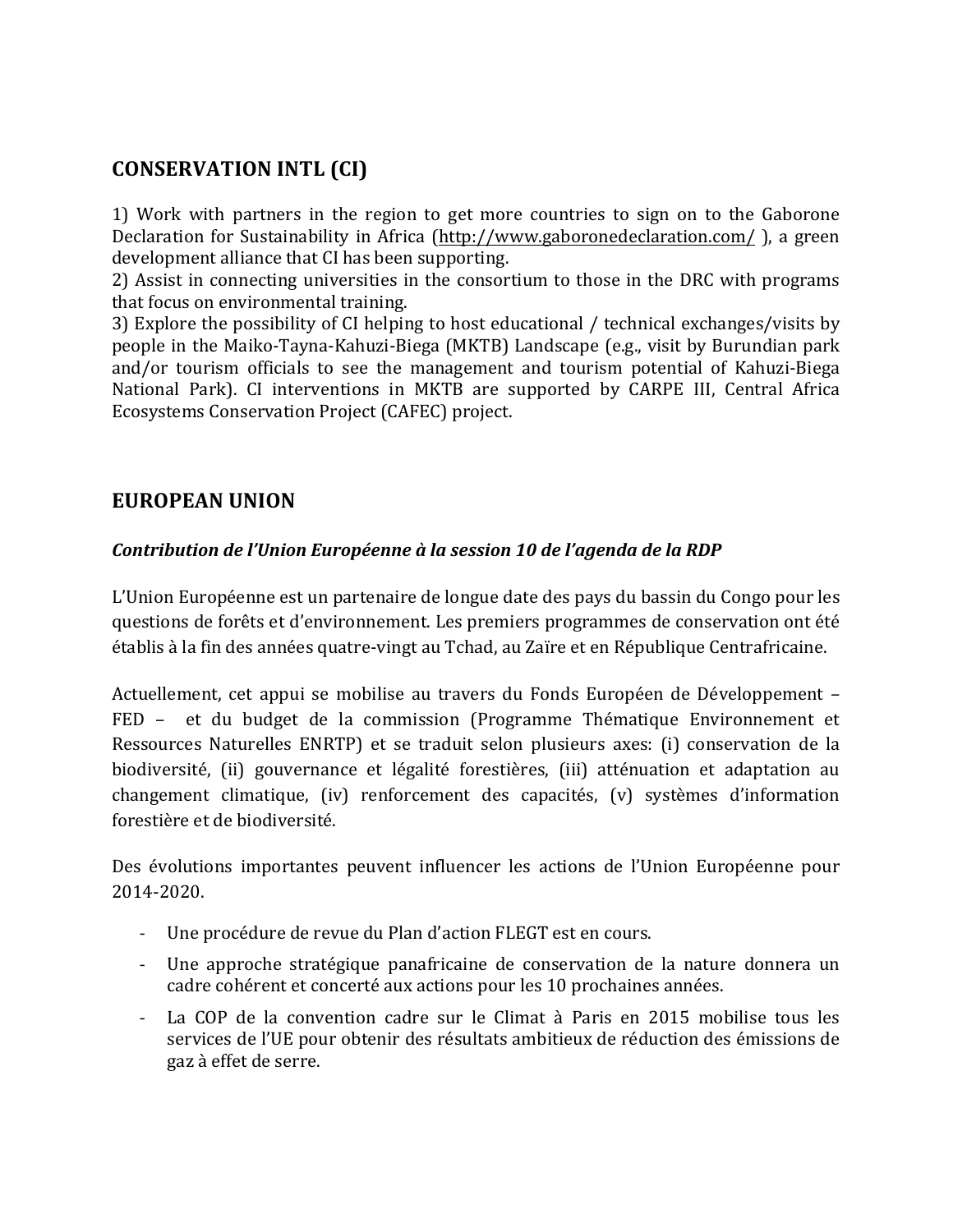En termes concrets, le  $11^{\text{eme}}$  Fonds Européen de Développement (2014-2020) prévoit des enveloppes très importantes pour les secteurs forêts et biodiversité dans le bassin du Congo, en particulier :

- L'enveloppe nationale de la RDC est de 120 millions pour la biodiversité et le développement rural. Les projets se concentreront autour de 5 aires protégées majeures dans une gestion territoriale (protection de l'AP, développement rural et économique autour de celle-ci). Les aspects de gouvernance forestière, de boisénergie seront également présents.
- L'enveloppe nationale du Tchad est de 30 millions pour la gestion en premier lieu du Parc de Zakouma et dans une moindre mesure d'autres Aires Protégées sahéliennes.
- L'enveloppe régionale Afrique Centrale est en cours de discussion avec les institutions régionales, mais devrait doubler par rapport au  $10<sup>eme</sup>$  FED. La gestion d'aires protégées prioritaires (dans leur zone d'influence) absorbera les deux tiers de l'effort, tandis que les autres financements seront affectés à de la formation, du contrôle de braconnage et de trafic, de l'information (OFAC).
- L'enveloppe Tous pays ACP, également doublée, améliorera les observatoires régionaux de biodiversité, des actions de formation et sensibilisation, des actions de terrain dans les aires protégées, des actions de lutte contre le trafic de vie sauvage

En outre le budget propre de la Commission prévoit une série d'activités sur le bassin du Congo en 2015 (pour un total de  $\pm$  60 MEUR)

- CAWHFI: Appui aux sites du patrimoine mondial dans les paysages Tridom et TNS
- GBIF : plateformes nationales d'information de biodiversité
- Réduction de la demande dans les pays asiatiques
- Soutien des ONGs comme observateurs des APV (via un appel à propositions)
- Soutien au secteur privé pour la mise en œuvre des APV
- Projets de la Global Climate Change Alliance en RDC, au Tchad et au Rwanda (21) MEUR au total)

# **FRANCE**

La France, consciente du fait que la conservation et gestion durable des forêts a un impact positif pour le climat, a apporté un appui continu pour REDD+ et des actions connexes.

Elle a ainsi signé la Déclaration forêt lors du Sommet climat à New York le 23 septembre dernier. Cette Déclaration, saluée par son objectif concret de diviser par deux le défrichement de la forêt naturelle d'ici 2020 et de l'éliminer d'ici 2030, fait partie de nombreuses initiatives lancées par des gouvernements, des entreprises, et de la société civile afin de renforcer l'ambition en vue de la conférence climat à Paris en 2015.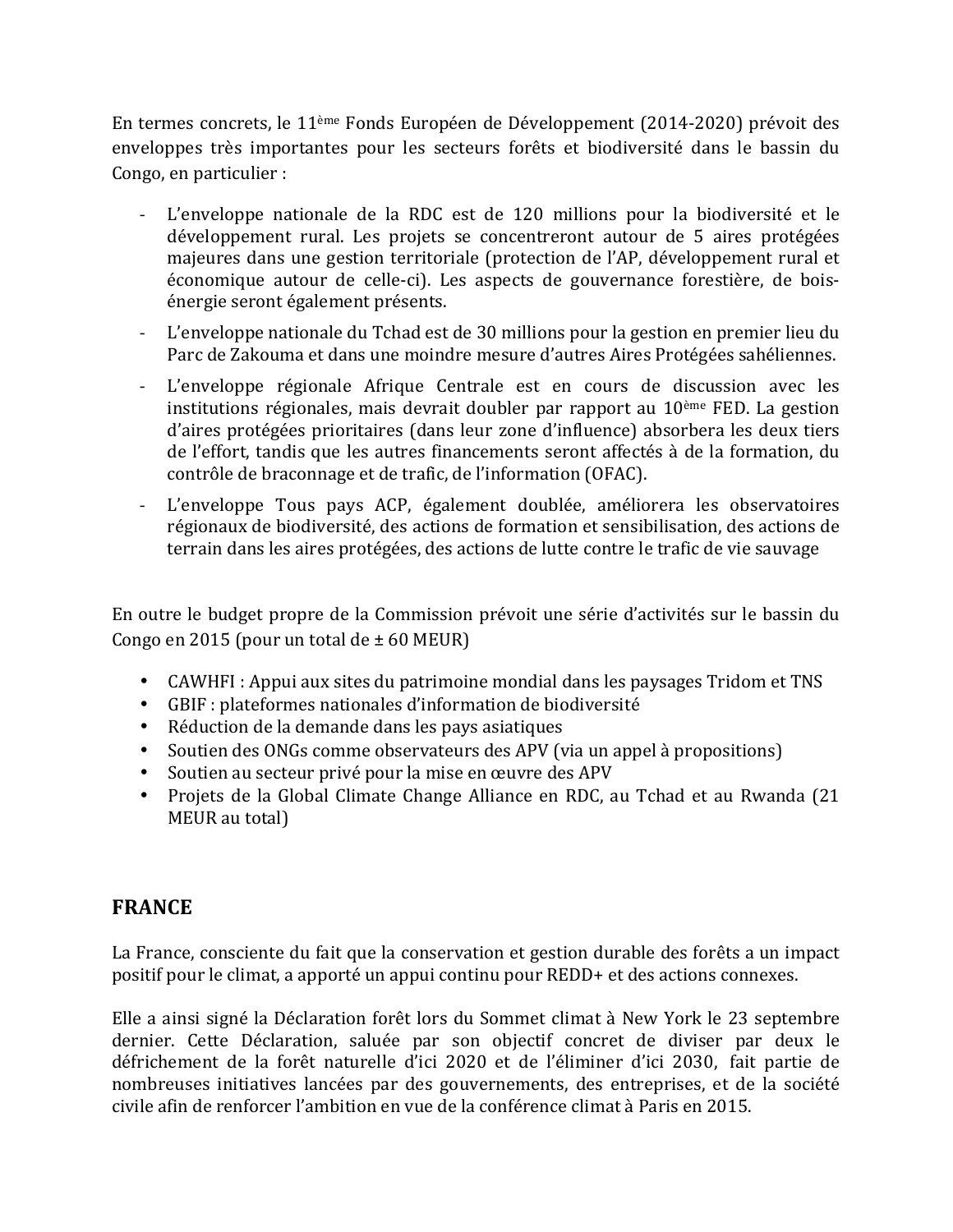Les forêts du Bassin du Congo continuent une priorité pour la France. En 2014-2015, 30M d'euros seront engagés par l'Agence Française de Développement :

- $20M\epsilon$  en lien avec la République du Congo, dans le cadre de la conversion de dette, pour notamment i) l'aménagement des concessions encore non-aménagées dans la cuvette de Sangha, et ii) un programme cacao dans le Nord-Congo ;
- 6M€ de dons pour l'aménagement durable des forêts en République démocratique du Congo ; et
- 5M\$ au travers le Fonds Carbone du Fonds de Partenariat pour le Carbone forestier. A noter que 2 des 6 programmes REDD+ (à l'échelle nationale ou sous-nationale) participants dans le Fonds Carbone se situent dans la sous-région : au Nord-Congo et dans la République Démocratique du Congo (RDC).

En complément, 10 M d'euros seront engagés en 2014-2015 par l'Agence Française de Développement, dans le cadre de l'accord de conversion de dettes France-Gabon pour un projet de lutte contre la grande criminalité faunique et le trafic d'ivoire au Gabon, qui vise à améliorer l'état des populations d'éléphants au Gabon par des activités centrées sur (i) la lutte anti-braconnage sur le terrain ; (ii) la lutte contre les réseaux de commerce illégal d'ivoire; et (iii) l'amélioration des connaissances et l'adhésion des populations à la politique nationale de conservation de l'éléphant.

### **GERMANY**

Comme dans le passé, l'Allemagne manifeste un intérêt continu d'apporter un appui à la sous-région dans la conservation et gestion durable des écosystèmes forestiers du Bassin du Congo.

L'Allemagne s'est engagée à accompagner la COMIFAC dans la mise en œuvre de la Déclaration de Yaoundé. Elle a ainsi mis en place dès sa création d'un programme d'appui à la COMIFAC qui peut aujourd'hui se réjouir d'avoir contribué entre autres à la mise en place des structures du Secrétariat Exécutif et des Institutions sous-régionales partenaires, au renforcement de la participation de la société civile, au dialogue international sur les forêts, à la promotion de la certification forestière et à la lutte anti-braconnage dans les parcs nationaux.

- Pour ce qui est du Plan de Convergence révisé, l'Allemagne s'est encore engagée à mettre en place une phase nouvelle de son Programme d'Appui.
- Au centre de notre coopération future peuvent être cités le processus d'Accès et Partage des Avantages dérivées de la gestion des ressources génétiques dans le cadre de la Convention sur la Biodiversité, le parc transfrontalier entre le Tchad et le Cameroun, la participation à la Fondation sur le Tri-National de la Sangha (FTNS) et la promotion de la certification forestière.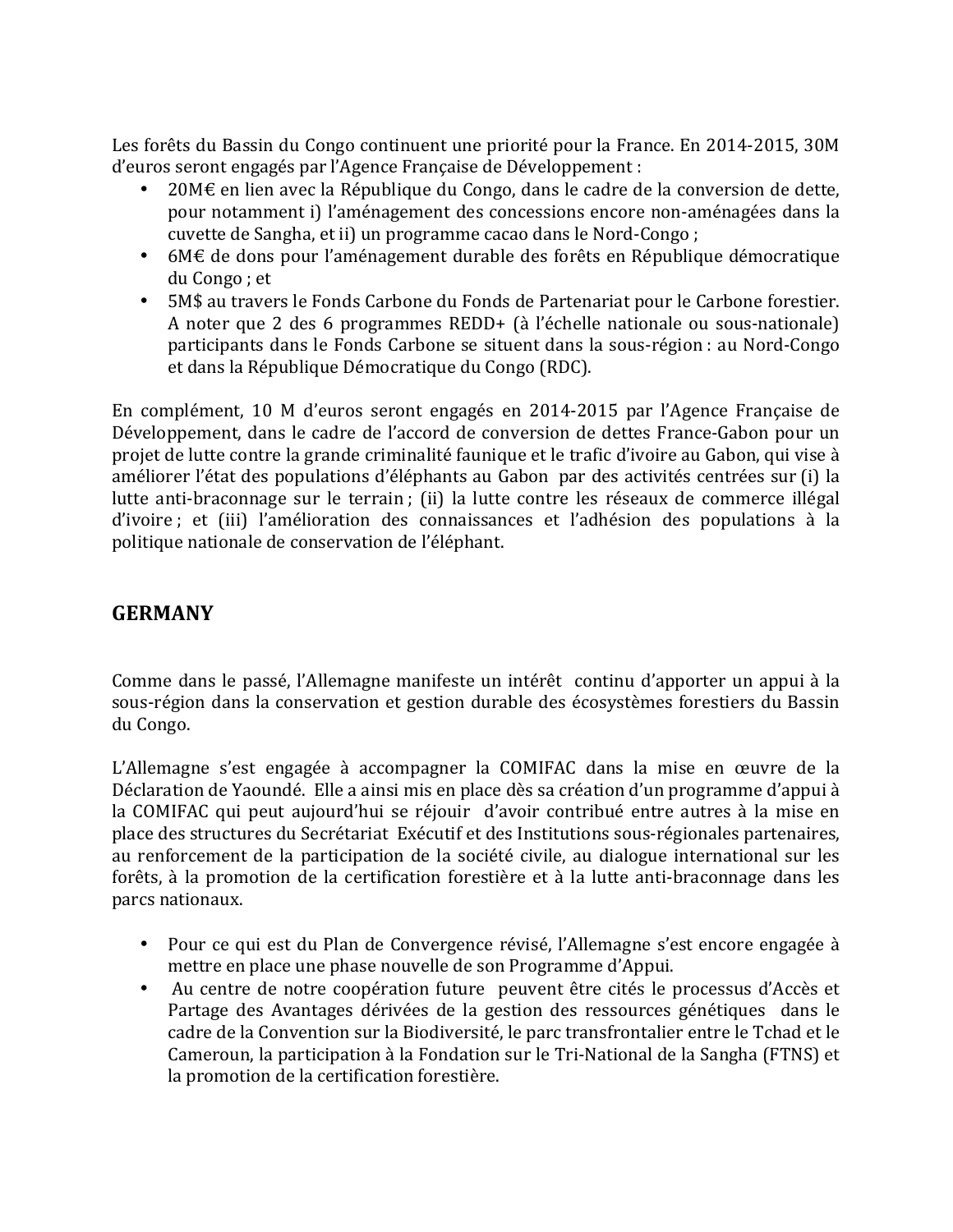• L'Allemagne va continuer à travailler pour la structuration du dialogue entre la Chine et la COMIFAC sur les forêts.

Je tiens à ajouter, que les partenaires techniques et financiers seront plus nombreux à soutenir davantage cette institution, lors qu'ils auront constaté qu'elle bénéficie déjà d'un appui important des pays du Bassin du Congo eux-mêmes.

- Mise à part cette approche régionale, l'Allemagne continue à s'engager dans deux pays, le Cameroun et la RDC, qui ont choisi le secteur environnement et forêts comme priorité. En RDC, la coopération apporte un appui à la mise en œuvre du Plan National Environnement, Forêts, Eau et Biodiversité au niveau national et dans trois Provinces. Dans les prochaines années, le renforcement des capacités des structures du ministère central et des autorités compétentes dans les provinces, le processus de zonage, la foresterie communautaire, le reboisement, les capacités de gestion des parcs nationaux et des zones tampons seront au centre de nos actions.
- Au Cameroun, nous continuerons l'appui au Programme Sectoriel Forêts Environnement, qui contribue aussi à la gestion durable et à la valorisation des ressources forestières du Bassin du Congo.

### **IUCN:**

IUCN will work with CBFP partners to 1) explore and capitalize on issues related to naturebased solutions to climate change and under development, notably by promoting equitable and sustainable  $REDD+$  mechanisms and regimes, 2) promote effective and equitable governance of nature's use as we strive to valorize nature by sustainably managing its resources, 3) working in collaboration with partner organizations and member states within a global framework to address poaching, illegal wildlife and ivory trade in Central Africa region. This will facilitate the implementation of the COMIFAC Convergence Plan and recommendations of existing Sub-regional and International Conventions signed and/or ratified by Congo Basin countries (COPs, Aichi Targets, Rio, etc).

Specifically, IUCN is committed to work with CBFP partners to support:

- Conservation through integrated landscape management that includes restoration of forest and degraded landscapes to fight against the negative effects of climate change (mitigation and adaptation), support on-going REDD+ readiness schemes to promote national and local development, making sure that all key actors have the necessary capacities to do so,
- Support to CEFDHAC Networks (REPALEAC, REFFAD, RIFFEAC, REPAR, RERAC, REJEFAC) and other pertinent CSOs to fully play their roles as highlighted in the COMIFAC Treaty and subsequent Ministerial Meetings as well as recommendations of CEFDHAC National and Sub-regional Forums (e.g. management of consultation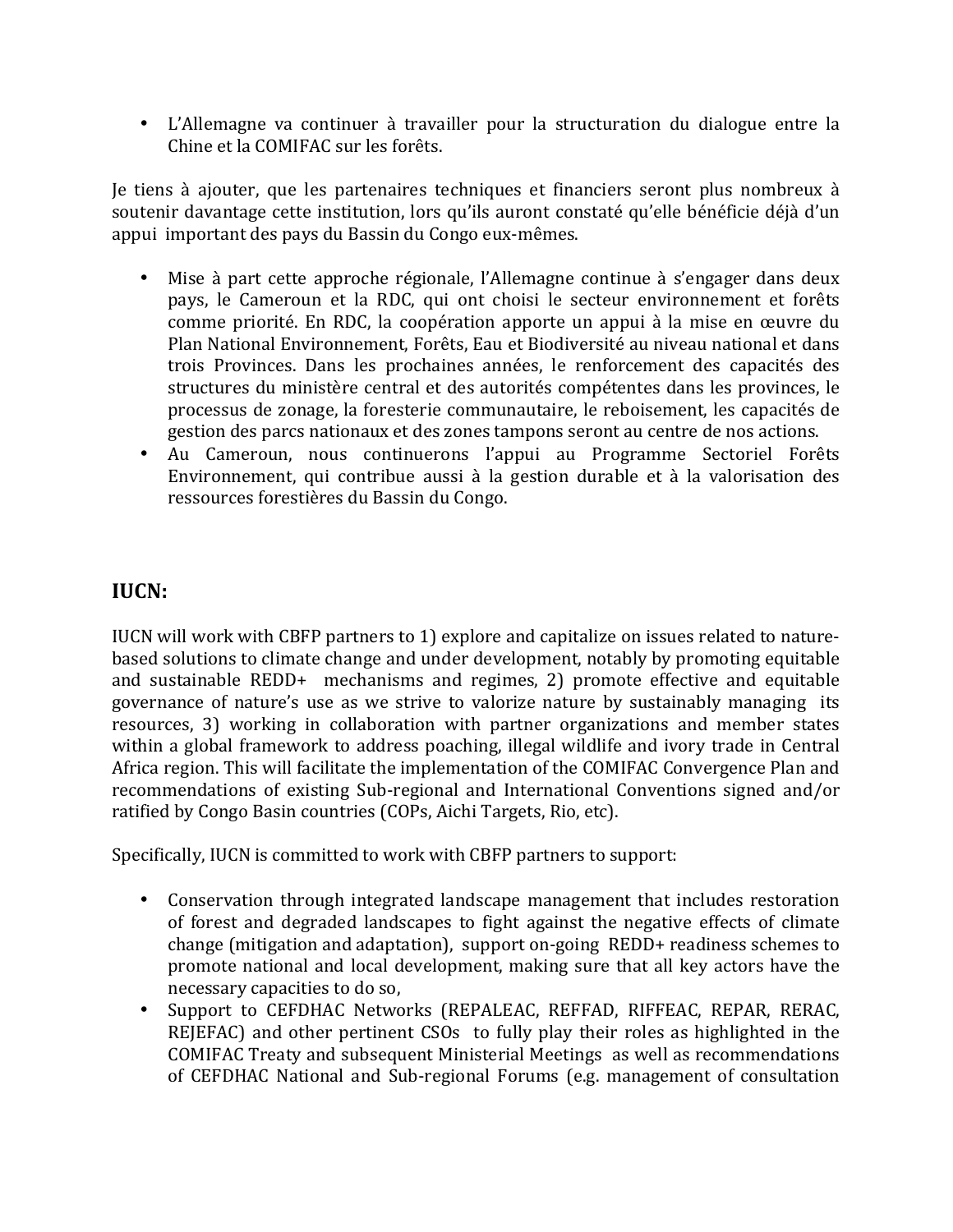processes, support to rural conservation and development projects, capacitybuilding;

- Good environmental governance, notably by supporting the implementation and reform of national forestry, environmental and land tenure conservation policies, legislations and regulatory frameworks (e.g. ARCUS) as well as greater transparency in extractive business sector, to address current and emerging environmental/development concepts and initiatives;
- Harmonization of land use planning policies at the regional level;
- Green economy through certification of economic operations (logging, mining, tourism, agro-industry), implementation of Equator principles and social responsibility);
- Effective management and certification of Protected Areas for conservation of biological diversity and environment services;
- The various initiatives of vulnerable groups like local and indigenous communities and women groups (e.g. mainstreaming gender issues in biodiversity conservation project and programs) in the process of natural resources management and green economy;
- The development of an Ecosystem Profile for the lower Guinean Forest to determine the status of species and develop strategies to promote investments that will facilitate sustainable management of KBA and corridors for the next 5-10 years; Provide technical and strategic support to COMIFAC within CBFP framework context for implementation of Convergence Plan with particular focus on emerging thematic issues such as REDD+, climate change, biodiversity and environment, extractive industries, ivory trade and Asian market linkages, integrated land use planning and management etc.
- Organization and facilitation of high profile 'Big Strategic Events' with COMIFAC countries, donors and other key players, to generate and maintain political dialogue on conservation and sustainable development initiatives within the Congo basin;
- Organization of Central Africa Heads of States summit to address key political issues aimed strengthening sub regional collaboration notably transborder security to combat illegal wildlife trade and criminality, promoting concerted approach in global REDD+/CC negotiations;
- Capacity building in the use of biodiversity conservation data and tools to foster conservation (e.g. BIOPAMA/OFAC Observatory).

# **JAPAN - JICA**

Planned activities of the Japanese cooperation are as below:

1) Projects executed by JICA (Japan International Cooperation Agency)

1.1 Draft of the GDF and strengthening of the national system of forest monitoring for REDD in the DRC: the current phase will end in May 2015 (with possible extension).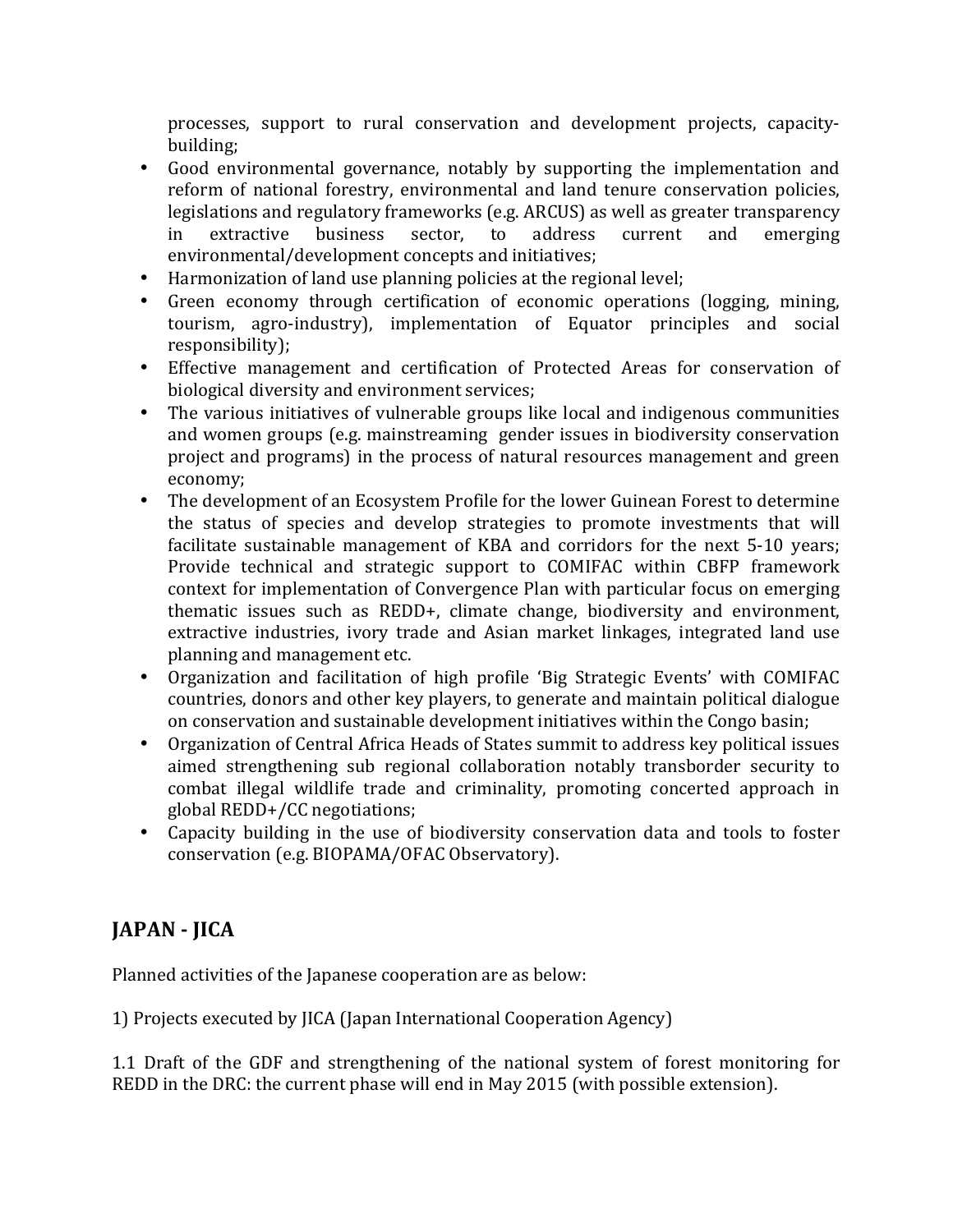1.2 Project Development of the Inventory System of National Forest Resources in Gabon The current phase will end in September 2015 (with possible extension).

1.3 Project of support to the COMIFAC

It is currently being considered at the level of the Ministry of Foreign Affairs.

2) Projects executed by the Government of Japan:

2.1 A program of support to forest management and wildlife in Cameroon: We are in the process of setting the program's budget to be decided by Japan to start implementation in November 2014.

### **NORWAY**

Norway is pleased to support the Congo Basin Forests Partnership Anchor Conference on Climate and Land use, REDD+ and Low Emissions Development. Regional collaboration to tackle deforestation and forest degradation is a key reducing climate change. In this sense, COMIFAC and CBFP have important roles to play to ensure and facilitate cooperation between governments, NGOs, indigenous peoples, women's groups, private sector and regional and international actors.

Norway's International Climate and Forest Initiative was founded by the Norwegian Government in 2008. The initiative supports the efforts of partner countries to reduce emissions from deforestation and forest degradation. The role of the civil society and the private sector in this struggle is crucial.

Reducing deforestation will in addition to preventing global warming, preserve important ecosystem services, such as protection of water resources. Last but not least: actions implemented to reduce deforestation, such as sustainable agriculture and land use, is closely linked to sustainable development and poverty alleviation.

In the advanced stages of REDD+, developing countries should be able to receive payments based on emissions reductions. To reach this stage, countries need to build and implement robust national REDD+ strategies for reducing deforestation.

Norway is supporting efforts to reduce emissions from deforestation and forest degradation (REDD+) in the Congo Basin through several channels and actors working on different levels:

Norway provides considerable support to multilateral actors on REDD+, including the UN-REDD Programme, the World Bank's Forest Carbon Partnership Facility (FCPF), the Forest Investment Program (FIP) and the BioCarbonFund. These are important initiatives in the Congo Basin, working closely with governments and civil society in furthering and applying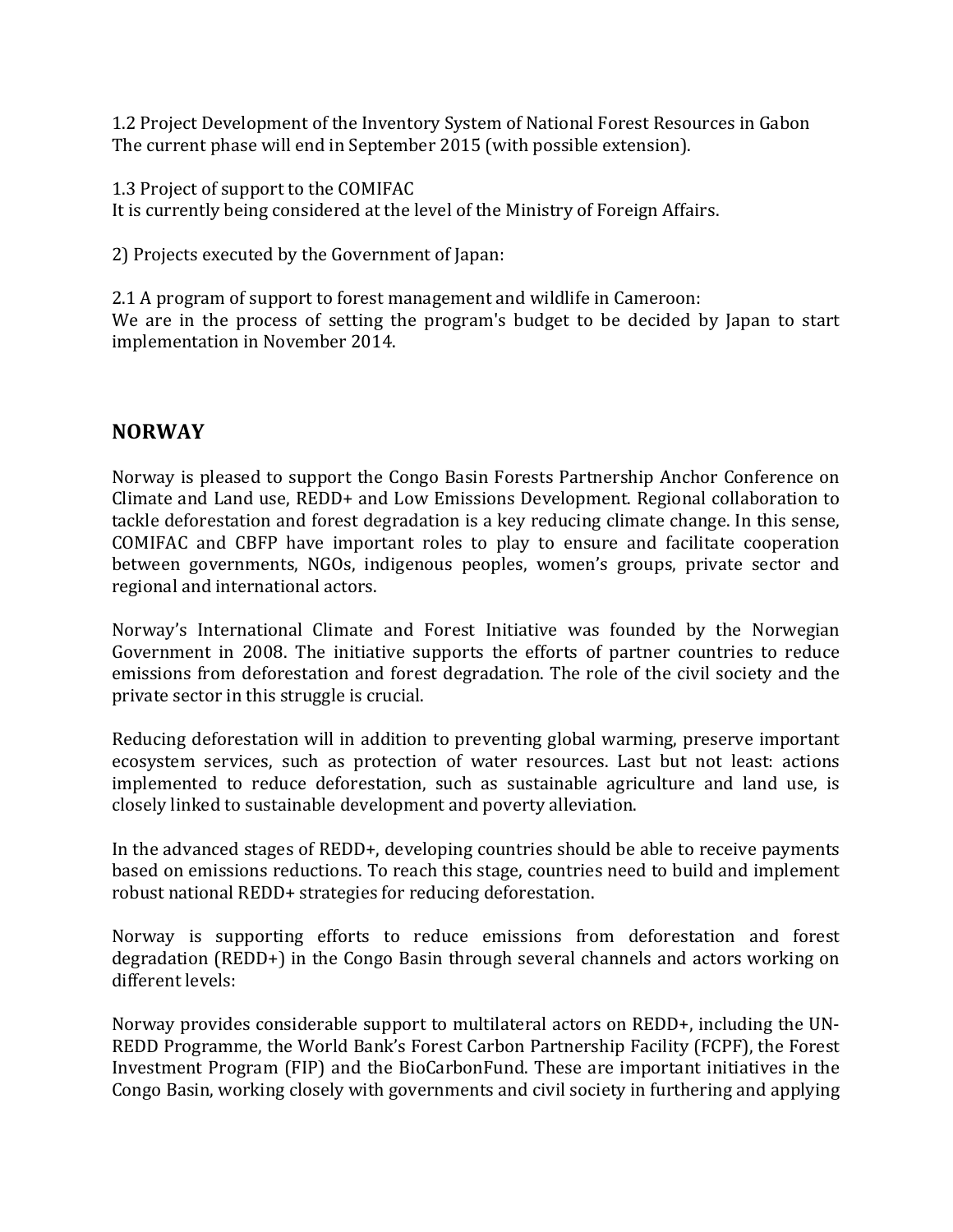REDD+. They provide support to countries for national REDD+ strategies and processes. Important elements in these strategies are analyzing the drivers of deforestation, designing national REDD+ strategies, embarking on cross-sector reforms and preparing and implementing national land-use plans. Supporting such national efforts is central to Norway's International Climate and Forest Initiative.

A priority for the Norwegian Climate and Forest Initiative is support to civil society, including support to indigenous peoples and women. Civil society organizations are important actors in moving the REDD  $+$  agenda forward. The Norwegian Agency for Development Cooperation (Norad) is managing a separate funding scheme for civil society support on REDD+. Through this scheme, Norway is supporting a variety of projects in the Congo Basin.

Norway is a donor to the African Development Bank's Congo Basin Forest Fund (CBFF), which funds projects in all 10 COMIFAC countries. Both civil society, NGOs and governments are implementing partners in these projects. There is also involvement from the private sector, which is important in efforts to reduce deforestation and forest degradation. Some projects take place at the regional level, with strong ownership from COMIFAC.

Finally, Norway has close collaboration with donor partners in the region. We work particularly closely with USAID on the Central Africa Regional Program for the Environment (CARPE). This regional program is co-financed by Norway and USAID, and NGOs are implementing projects through a landscape approach.

Norway will continue to support the region through a number of initiatives and activities. A new call for proposals under the civil society grant scheme, which will include the Congo Basin, will be announced later this year. Further, Norway remains open to consider support to other initiatives for reducing emissions from deforestation and forest degradation in the region.

The Norwegian Ministry of Climate and Environment and Norad look forward to having this opportunity, provided by CBFP, to follow up the important work that is taking place in the region, some of which we support financially, to exchange experiences, strengthen partnerships and learn more about ongoing and future initiatives. The Norwegian government will continue the strong support to the Norwegian International Climate and Forest Initiative, which has been extended, for the time being, until 2020.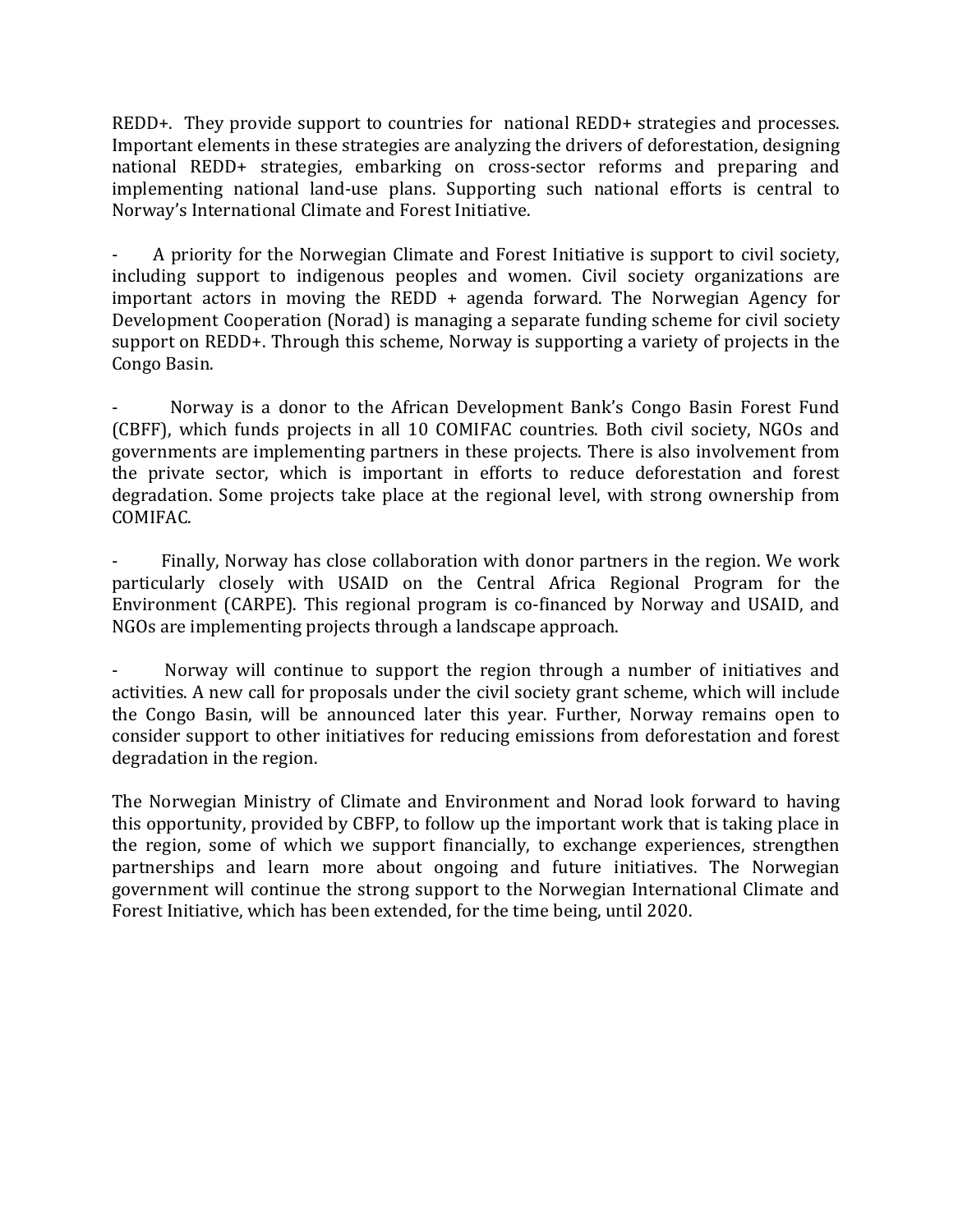### **SNV** – Netherlands Development Organisation

SNV is active in Central Africa through country programmes in Cameroon and DRC and project activities in Republic of Congo, Gabon, Central African Republic and Equatorial Guinea. SNV works in three main fields of work, Agriculture, Renewable Energy and Water, Sanitation and Hygiene (WASH). It has also developed a transversal REDD+. Energy and Agriculture Programme (REAP). To address the causes of deforestation linkd to energy and agriculture related activities. In the framework of the REAP programme, SNV has developed a number of tools and knowledge products, which are available online. Some of which were also displayed at the PFBC table.

In particular, two of these tools are currently piloted in Central Africa and SNV is looking for partners to help to scale up these tools to a regional scale.

As highlighted during the PFBC meeting, land use planning is key to any REDD+ strategy. The Siting  $Tool<sup>1</sup>$  developed SNV aims to help identify areas suitable for sustainable agricultural expansion. This tool can provide strategic information for investors, companies and governments on meeting targets for economic development while mitigating the impact on forests. The Tool is based on the High Conservation Value (HCV) Toolkit (HCV Consortium, 2009) to address a broad range of sustainability initiatives (like RSPO, RES-D, RSB, RTFO etc.). To provide additional and make HCV assessments more transparent in general, the Siting Tool, in which additional 'risk categories' are added to demonstrate the risk of violating a standard. A major advantage of the Siting Tool is that existing criteria from leading sustainability initiatives are used and combined with a biophysical suitability and human well-being analysis. As such, the most relevant standard(s) in the sector can be selected and the criteria 'translated' into spatially relevant, measurable indicators. The tool can thus be used to identify areas suitable for sustainable expansion of agriculture (for example coffee, cocoa, rubber and oil palm), as well as identify important conservation and human well-being values in the landscape. The Siting Tool is piloted in DRC, RoC and Cameroon for Palm Oil and Coco value chains.

In Central Africa, wood-fuel is the most widely fuel used by population, often supplying an important share of the energy consumed in a country, such as up to more than 80% in DRC. In many areas, wood-fuel collection and processing can be an important driver of deforestation, in particular in areas supplying big cities, such as Kinshasa or Kisangani in DRC. On the other hand, wood-fuel supply chains provide jobs for hundreds of thousands of people and in the short to medium term, there is no alternative to wood-fuel to provide energy to millions of people in the sub-region. However, wood-fuel value chains can be transformed in order to contribute to reforestation and socio-economic development in

 

 $11$  More details on the siting tool are available

http://www.snyworld.org/en/redd/publications/reap-siting-tool-briefing-paper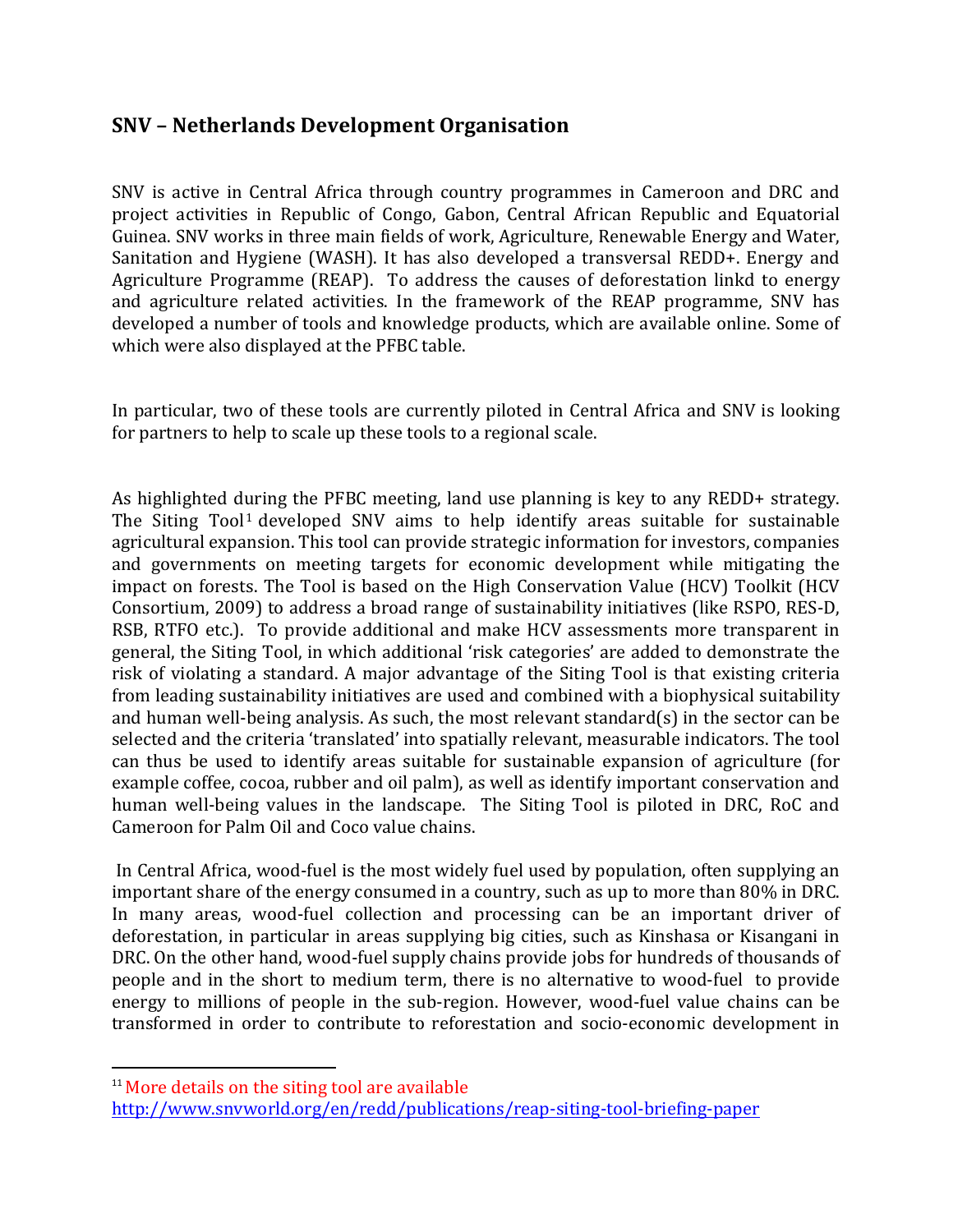rural areas while providing clean and efficient energy efficient to the users. To help transforming value chains in such a way, SNV developed a REDD+ Compatible Fuel Wood Value Chains approach aiming at identifying and comparing possible interventions at every stage of the value chain. The interventions are compared using the 3Es framework: Cost Efficiency, Carbon Effectiveness and Equity & Co-benefits. Projects promoting improved production and transformation of wood-fuel (sustainable charcoal) as well as improved consumption (improved cook stoves).

In order to scale up these interventions and the use of the innovative tools SNV is looking for technical and financial partners.

Finally, energy production and use is central to the way natural resources, including forests, are managed. In DRC, SNV and UNDP collaborated with the Ministry of Hydrologic Resources and Electricity to produce an Atlas of Renewable Energy Resources. The is a tool for decision making in the energy sector and aims at promoting decentralized and participatory energy planning. SNV would be delighted to work with partners to support Government in the sub regions to develop a similar Atlas.

# **TRANSPARENCY INTERNATIONAL**

#### **REDD+ Governance and Finance Integrity for Africa Project Announced**

Outreach activities will be carried out in Central African Republic (CAR), Congo, and Democratic Republic of Congo (DRC). Work in these three countries is new for TI as we do not have TI chapter representation there. TI has however begun to engage with actors already active on the ground. This project will therefore seek to further strengthen our relationships with local stakeholders from public and private sectors and civil society, and initiate exploratory capacity building and advocacy actions. This work will be coordinated by a staff member based in the region.

*Results for target groups, final beneficiaries and local partners* Overall objective

Improved anti-corruption policy and practice in REDD+ finance and governance in Africa through the development of effective strategies and policies which contribute to prevent corruption in REDD+ in Africa

Specific objectives

- To strengthen citizens' engagement in and demand for transparent, accountable and non-corrupt REDD+ governance and finance policy development and monitoring, nationally and regionally.
- To empower potential victims and witnesses of corruption and fraud in REDD+ actions (including land acquisitions) to pursue their corruption-related complaints.
- To strengthen national, regional and global anti-corruption policies and practices of public institutions and private sector actors responsible for REDD+ actions.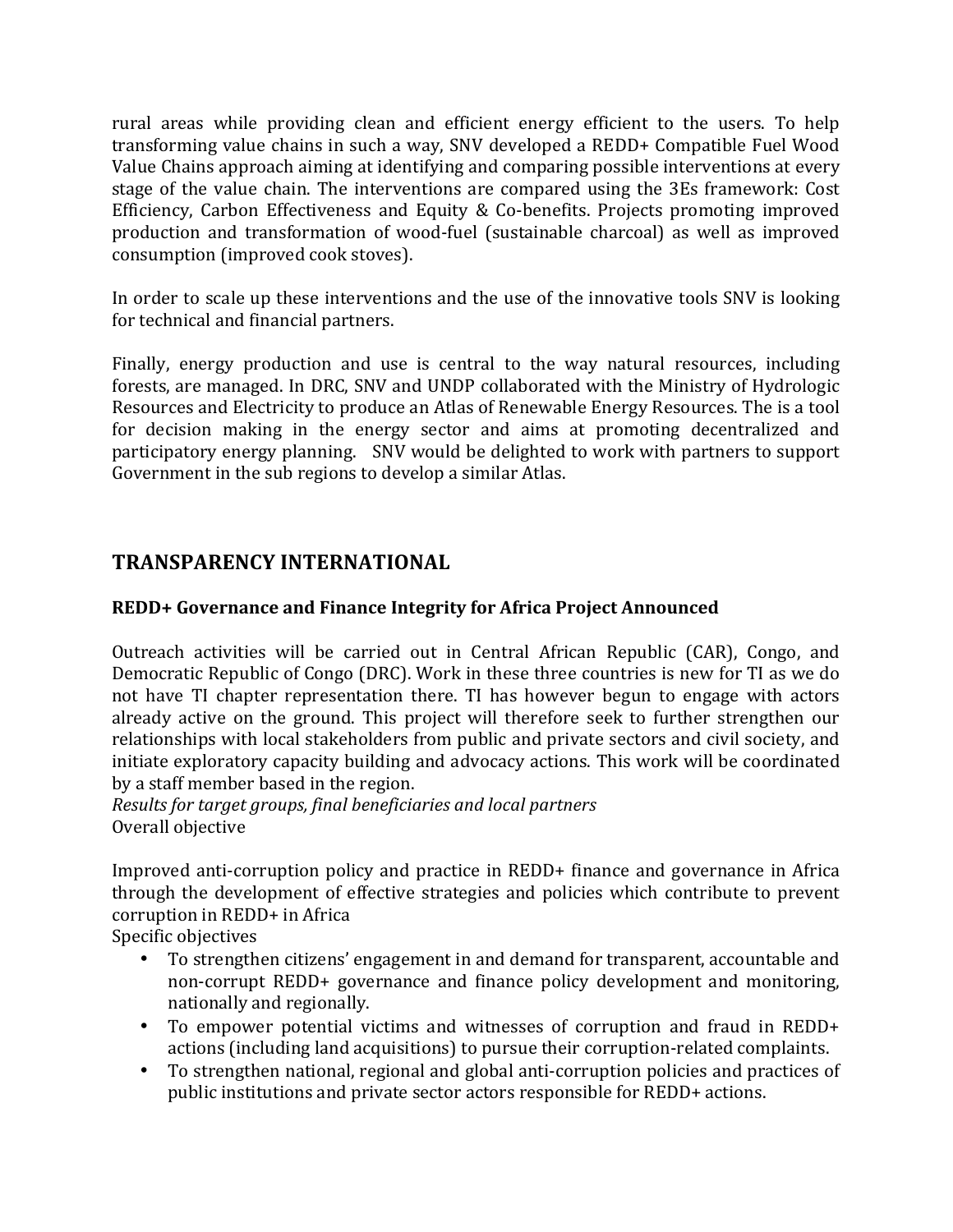**Outputs** 

- **Citizen and civil society engagement:** training workshops, community visits, seminars, e-learning, advice services, network / coalition building, multi-media information products and campaigns.
- **Anti-corruption tools:** project monitoring tools & applications, citizen reports, advice and legal support services to victims and witnesses of corruption in REDD+,  $REDD+$  corruption risk / governance assessments and risk maps;  $REDD+$  integrity online platform.
- **Policy inputs:** corporate accountability framework, written policy inputs.
- **Advocacy and communications:** press statements, meetings and working groups, web, blog and social media, publications and reports, quarterly updates, partnerships and joint initiatives with other CSOs, campaigns, letters, press statements, oversight/ observer status.

As a civil society anti-corruption watchdog with 20 years' experience fighting corruption, 7 years promoting forest governance integrity and almost 5 years addressing anti-corruption in climate finance globally. TI is committed to drive for significant advances toward achieving this overall objective. By contributing to the protection of REDD+ policy, projects and finance from corruption and fraud,  $T1$  will support REDD+ in becoming a viable way to genuinely reduce greenhouse gas emissions.

### **WCS:**

- 1. **Kibira National park**: WCS intends to open an office in Burundi to support the conservation and management of the Kibira National Park (the remaining largest mountain forest block in Burundi). Over the last 2 years with the support from USFWS and MacArthur Foundation WCS has been supporting the transboundary conservation of Nyungwe-Kibira Landscape in an effort to contain cross border illegal activities and to build mechanisms of collaboration between park authorities of Burundi and Rwanda. (Point person: Michel Masozera)
- 2. **Protein security**: WCS engages with rural communities in each of its landscapes across the Congo Basin, whether it is large-scale investment or feasibility studies for future work. Among four priorities, WCS intends to specifically work on protein security over the coming years, through 4 main areas: (1) Sustainable fisheries, as WCS plans to hire a sustainable fisheries expert to develop programs with our teams in TNS, Lac Tele, Ituri, and Cameroon, as well as in some other landscapes, including in Gabon, Conkouati, and Salonga, (2) Large-scale protein for large rural towns close to our landscapes, like largescale chicken and fish project in Ouesso, (3) Improved care for household livestock, like eye-drop vaccine against Newcastle disease each year for chickens in rural villages in priority landscapes, (4) Promoting domestic proteins in urban centers, as WCS wants to be leader in going beyond research to actual efforts to change attitudes and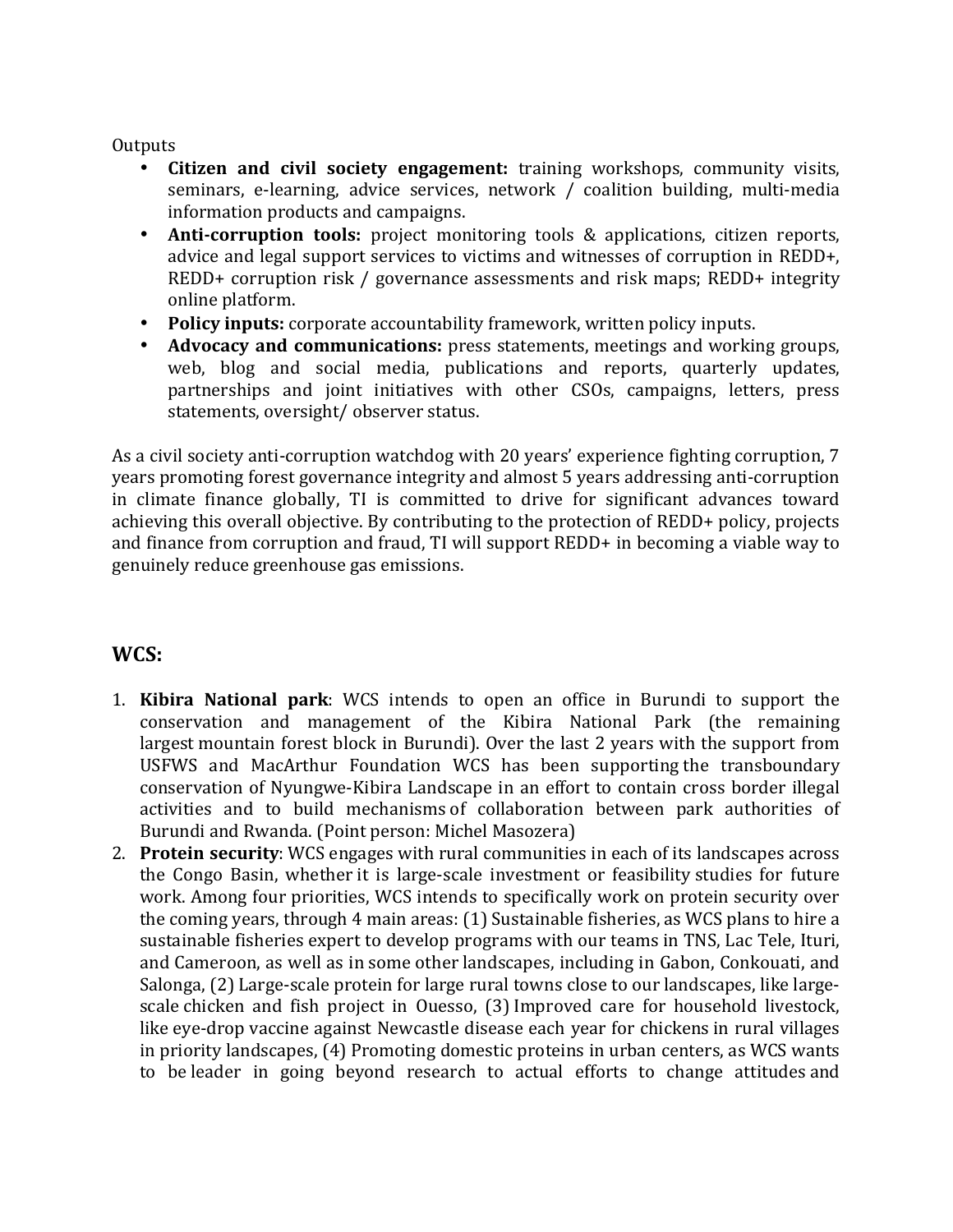behaviors in some major urban centers which drive much of the luxury bushmeat demand. (Point person: Michelle Wieland)

- 3. Governance of protected areas: this initiative of WCS is about results-based management and accountability both at site level and at national levels across PA networks. Already doing this in both DRC and RoC with WRI under CARPE and other partners (e.g. GIZ in DRC), and in Gabon with ANPN, WCS intends to scale up this work, for multiple reasons: (1) it is relevant to both government financing of protected areas and also international/bilateral funding of protected areas, (2) it also potentially links in to the various international Standards that are in debate for PA management,  $(3)$  its relevant to COMIFAC's objectives and to RAPAC's raison d'être. (Point person: Emma Stokes)
- 4. **Forests policy**: one of the new WCS's goal in Central Africa is to support conservation objectives by using policy initiatives relevant to and accepted within the region to support on-the-ground conservation focused on 3 main areas of policies: *Protected* Areas (especially policies on World Heritage sites, certification of PAs & transboundary PAs complexes and COMIFAC landscapes), *Commercial Forestry* (especially policies on certification, legality, spatial planning, Public-Private-Partnerships, HCV & Jurisdictional Approach), and *Governance* (transparency, law enforcement monitoring & anticorruption strategies). (Romain Calaque).
- 5. Some of the programs/activities covered under pars 2, 3 and 4 are financed by USAID/CARPE under its Central Africa Ecosystems Conservation Project (CAFEC) in DRC and Republic of Congo (RoC).

# **WWF:**

1. Continue to strategically use the WWF worldwide network to communicate:

a. The unique value of the Congo Basin and CBFP conservation priorities.

b. Raise the seriousness of wildlife crimes at the highest levels. Our new team for communications will work closely with partners CBFP to achieve this.

2. WWF will work closely with ECCAS in support of fighting poaching in the region. WWF will also support countries in the Congo Basin where WWF has a permanent presence, for the establishment of national coordination units that will include all affected by the fight against wildlife crime departments.

3. Technical Support from WWF to ECCAS on strengthening its capabilities in the development of a program of anti-poaching in the North Cameroon, Chad and Central African Republic (project ADB / ECCAS / WWF).

4. WWF will work with ECCAS for the development of a regional strategy for sustainable development of palm oil in the sub-region.

5. WWF will work with WCS and other partners on the promotion and harmonization of inventories and monitoring of large mammal populations in priority landscapes of the subregion. 

6. To share research on the impacts of forest certification more widely, WWF will undertake effective communications about sound forest management practices to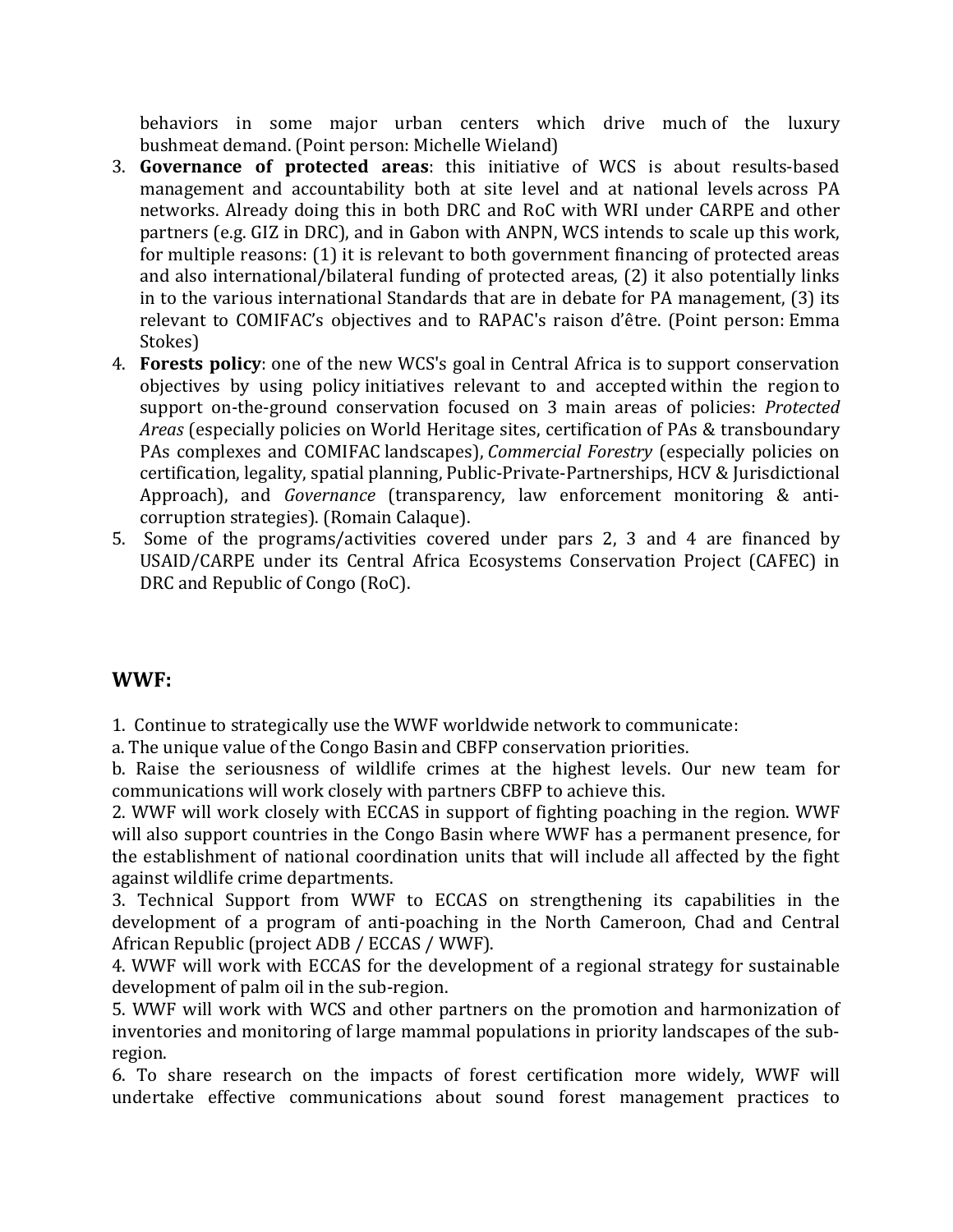encourage forestry companies to improve their practices and to verify improvements by third party monitoring according to FSC standards.

7. Through WWF France, WWF proposes to actively prepare for COP 21 Paris in November 2015 and assure that CBFP partners project key messages to influence this global event.

8. Some of the activities noted above are financed by USAID/CARPE under its Central Africa Ecosystems Conservation Project (CAFEC) in DRC and RoC.

# **UNITED STATES**

Conservation priorities for U.S. Fish and Wildlife Service support in 2015 include conserving Gabon's wildlife in partnership with Agence Nationale des Parks Nationaux (ANPN), reducing bushmeat consumption and its commercial trade, improving wildlife security at key sites, minimizing the impacts of extractive industry on wildlife, developing capacity for conservation through team-based approaches and in collaboration with Ecole de Faune de Garoua in Cameroon, and strengthening site-based conservation at Virunga National Park (DRC), Conkouati-Douli National Park (ROC), the Tsuapa-Lomami-Lualaba (TL2) area (DRC), and the Sangha Trinational area with Odzala National Park. Technical assistance includes Francophone Africa CITES Capacity Development.

The United States will continue to build capacity in the Congo Basin through the Global Silvacarbon program and other REDD+ capacity building programs.

Under the Central Africa Forest Ecosystems Conservation (CAFEC) project, USAID/CARPE will continue to implement its forest, climate change mitigation and biodiversity conservation programs within the eight CBFP landscapes in DRC and the Republic of Congo (RoC), linking these with National REDD+ Strategies and Action Plans, Low Emissions Development Strategies and Biodiversity Strategies and Action Plans to the extent practical. The World Wildlife Fund (WWF), the Wildlife Conservation Society (WCS), Conservation International (CI) and the African Wildlife Fund (AWF) are implementing various components of the CARPE/CAFEC project in DRC and RoC.

Under its Environmental Monitoring and Policy Support (EMAPS) project, CARPE will support regional institutions (COMIFAC and OSFAC) with grants to carry out specific activities in support of CARPE programs in the region in collaboration with NASA and the University of Maryland, focusing on policy issues that affect biodiversity conservation, forest loss and degradation and tools and methodologies for land cover change detection and monitoring, and policy and operational measures to reduce illegal wildlife trafficking. In addition, CARPE will support the EMAPS project, implemented by the World Resources Institute (WRI) to develop comprehensive information systems to provide web-based portal access to a number of ministries in DRC and the Republic of Congo, concerned with land management, infrastructure and renewable and mineral resource exploitation. This system will be linked to the web-based resources such as Global Forest Watch 2. Principal implementers of the EMAPS project are: WRI, U.S. Forest Service (USFS), NSA/University of Maryland Consortium, and the Central Africa Forest Observatory (OSFAC).